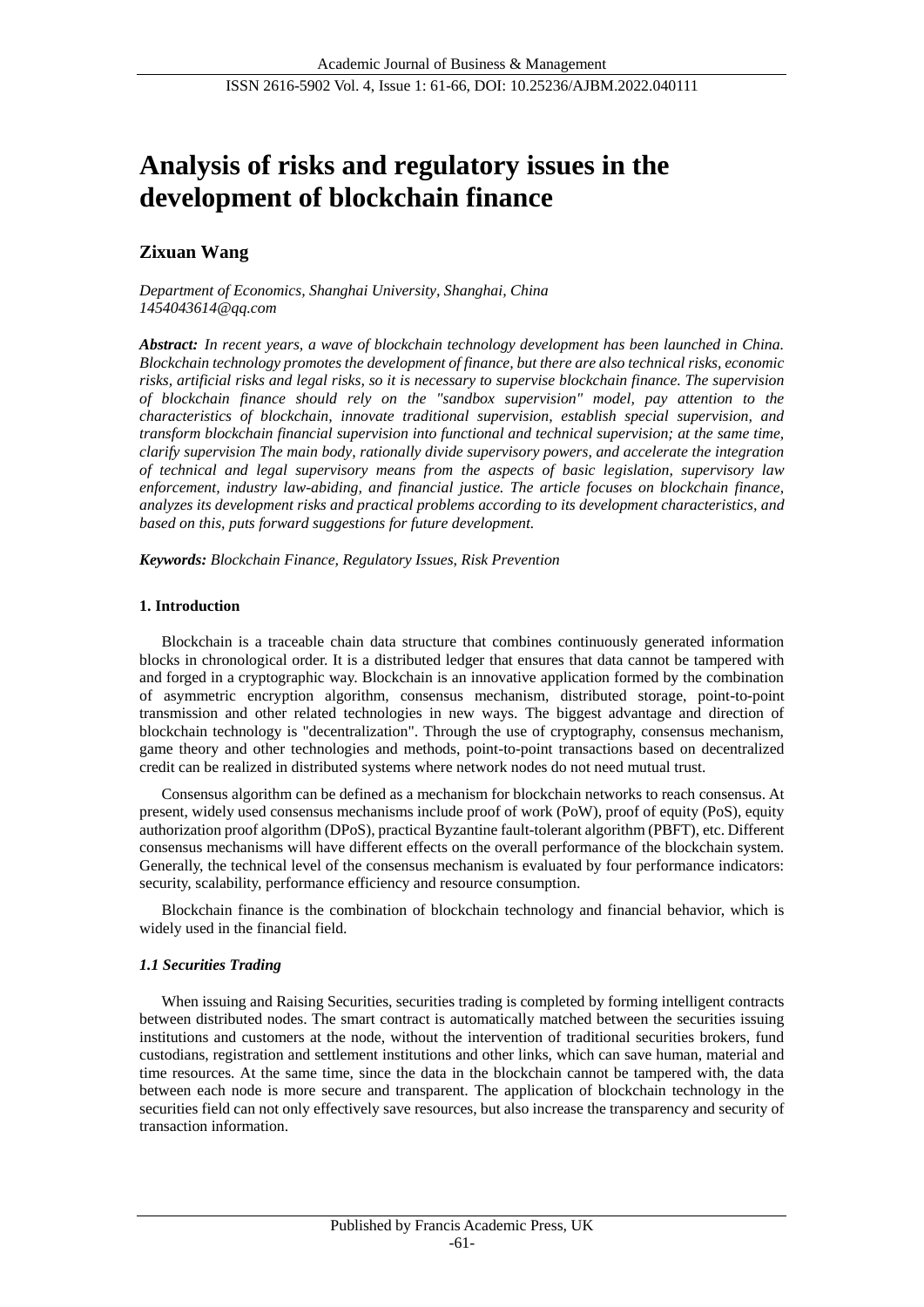#### *1.2 Digital Currency*

Digital currency, relative to real currency, is a network token in digital form that can realize the function of real currency. The digital currency transaction mainly relies on the decentralized blockchain consensus mechanism, allowing the two sides at the node to reach a transaction directly without the intervention of banks and other institutions, effectively reducing the transaction cost and making the transaction more flexible; At the same time, because the data cannot be tampered with at will, the security of the transaction has also been guaranteed. In 2015, the "electronic money system" of the Central Bank of Ecuador was officially put into operation and issued "Ecuadorian currency"; In the same year, Tunisia issued the national digital currency edinar; In 2017, Venezuela issued "petrocoins" backed by oil. China's central bank is also actively promoting the research of digital currency. In 2016, it began to organize seminars related to digital currency, and then established a research institute. The digital currency under development is called DC/EP, DC is digital currency, and EP refers to electronic payment.

#### **2. Development Status of Blockchain Finance**

The development of blockchain has a long history. It originated from bitcoin and is an important supporting technology of bitcoin. In November 2008, the original research document bitcoin: a point-topoint e-cash system was published, which has set off the first wave of technology. This article introduces the concept of e-cash system based on blockchain and many other technologies, It also marks the birth of bitcoin. At the beginning of 2009, the first creation block with serial number "0" was born, and then a new block was born, forming a blockchain, marking the birth of the blockchain. As a distributed data storage database, blockchain technology has the characteristics of encryption algorithm and point-topoint transmission, which makes it have significant advantages at the beginning of its birth. Its "decentralization" makes the technology itself highly reliable and anonymous. All these have promoted the popularization and promotion of blockchain technology. Blockchain finance is the application of blockchain technology in the financial field. In a narrow sense, blockchain finance specifically refers to the technical application of blockchain technology in the subdivided financial fields such as international exchange, securities trading and financial intermediary; In a broad sense, blockchain finance accommodates many fields closely related to economic and financial life, of which digital currency is the most widely concerned. Taking digital currency as an example, the mainstream currency is still bitcoin, but other digital currencies have been emerging in recent years; In addition to the application of money itself, digital currency also has many derivative functions, such as Ethereum and other underlying application development platforms. At present, blockchain finance has not been widely used and popularized in technology and application due to its technical uncertainty and high risk, and the technology cycle is still in the early stage of R  $\&$  amp; D and water testing. Taking the insurance industry as an example, blockchain technology hinders the development of how insurance companies define and divide the meaning of alliance; At the same time, blockchain technology has high cost, high risk and is difficult to be macroscopically supervised. Therefore, there are great obstacles to its spread in the financial industry.

#### **3. Risks in Blockchain Finance**

When blockchain technology is applied to the financial field, transaction information is more transparent and transaction data is more secure. It can provide a new development path for the financial industry and bring many innovative developments. While giving full play to the advantages of blockchain technology, the risks of blockchain technology cannot be ignored.

#### *3.1 Technical Risk*

As a science and technology that brings about change, blockchain technology still has some problems to overcome. For a blockchain structure, its security lies in the use of asymmetric encryption technology, many nodes and great difficulty in cracking; Its stability lies in the security technology, which makes the data not easy to be tampered with or damaged. At present, the overall technology and network R & amp; D of blockchain is still in the construction stage. Therefore, the conditions for the combination of blockchain and financial field are not complete. Blockchain financial services have higher security and stability, but these advantages are subject to technological development. If the technological foundation is weak, its security will be relatively low. With the increase of nodes joining the blockchain for transactions, the computing power required by the database increases accordingly. When the computing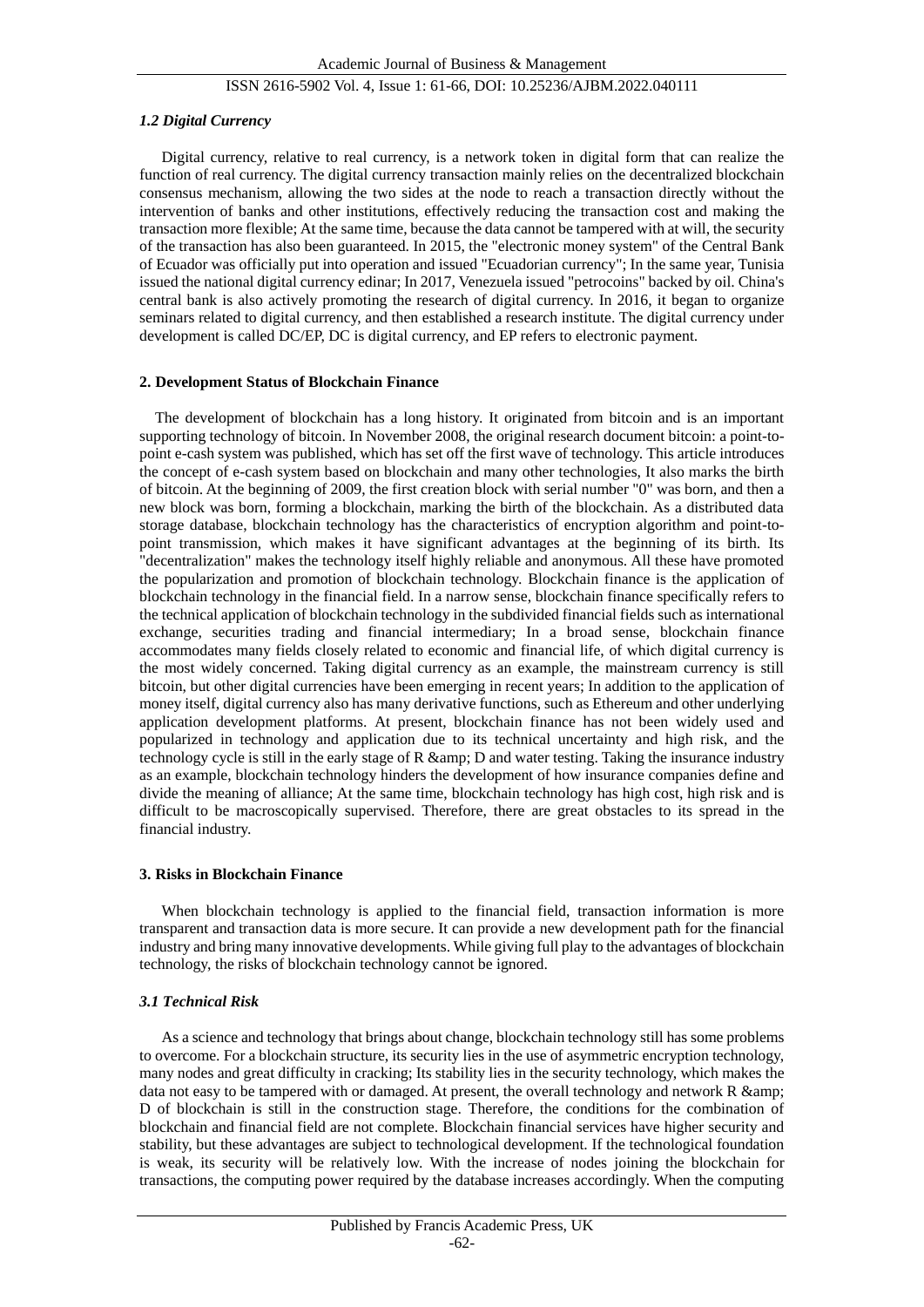power fails to meet the requirements, the blockchain cannot be effectively maintained, and the ledger saved in the blockchain database is at risk of loss.

#### *3.2 Economic Risks*

In recent years, many countries and regions have tightened their efforts to promote blockchain technology, mostly considering the actual economic fluctuations brought by blockchain, such as economic and financial fraud such as MLM currency. However, at the same time, the supervision of blockchain is relatively backward, and there is no specific implementation experience. Most of them stay on the macro framework. It is difficult to timely and effectively supervise market manipulation, illegal fund-raising, virtual currency money laundering, etc. At the same time, many investors lack rational understanding, which is easy to produce group economic adverse events in digital currency trading.

#### *3.3 Human Risk*

Human risk refers to the problems of the blockchain caused by the wrong operation of the operators responsible for the transaction or management of the blockchain, which will bring inevitable risks to the financial services. Sometimes managers are unable to conduct a comprehensive review of the blockchain, and it is difficult to solve the technical loopholes and hidden dangers caused by technology upgrading. In the initial stage of technology development, the security of blockchain structure is relatively weak. If 51% of the nodes in the database are mastered by illegal actors, the transaction data and personal information in the database may be tampered with and forged at will, and illegal and criminal acts will follow, such as illegal fund-raising, money laundering and other criminal acts by using blockchain technology. At the same time, due to the tampering of data and information, financial security regulators cannot locate, track and investigate these illegal and criminal acts endangering financial security through the information in the blockchain system. The controllability of blockchain database will be reduced, and financial security cannot be further guaranteed.

#### *3.4 Legal Risk*

Legal risks are mainly reflected in the supervision of blockchain finance. The main functions of blockchain applied to the financial industry are distributed bookkeeping, smart contract and its encryption characteristics. The previous supervision was still a centralized and separate supervision mode, but did not pay close attention to the technical characteristics of blockchain and put forward targeted supervision. The defect of traditional supervision is that it can only carry out basic investigation and cannot intervene in the technical level to monitor the transaction information. Due to the lack of technical supervision, the supervision is not in place. At the same time, in the point-to-point transmission and consensus mechanism of blockchain finance, users mainly focus on the data transmitted in the form of digital code, and the real identity information of participating nodes or users holding the string of codes may be ignored and cannot be verified. This feature of blockchain is easy to be used by criminals, such as illegal fund-raising, money laundering and other criminal crimes, which makes it more difficult to detect cases and determine the identity of suspects, making the judicial supervision of blockchain finance difficult.

#### **4. Improve the Financial Supervision Path of Blockchain**

#### *4.1 Innovate the Traditional Financial Supervision Mode*

Traditional financial supervision needs to innovate, change the idea of separate supervision, and enhance the functional, technical and intelligent supervision for blockchain. On the one hand, it is necessary to realize the transformation from centralized and separate supervision mode to multi center functional supervision. The existing separate supervision mode does not adapt to blockchain finance, and the supervision cannot be coordinated. Blockchain finance is different from traditional financial supervision. Blockchain finance makes cross integration between various financial businesses, and its mixed operation makes it difficult to determine the regulatory authority, resulting in the absence of supervision. The transformation of the existing centralized and separate supervision mode to multicentral functional supervision can solve the problem of the absence of supervision. The supervision no longer pays too much attention to the classification of financial services according to business, but should pay attention to the possible polycentric phenomenon, and implement supervision according to the basic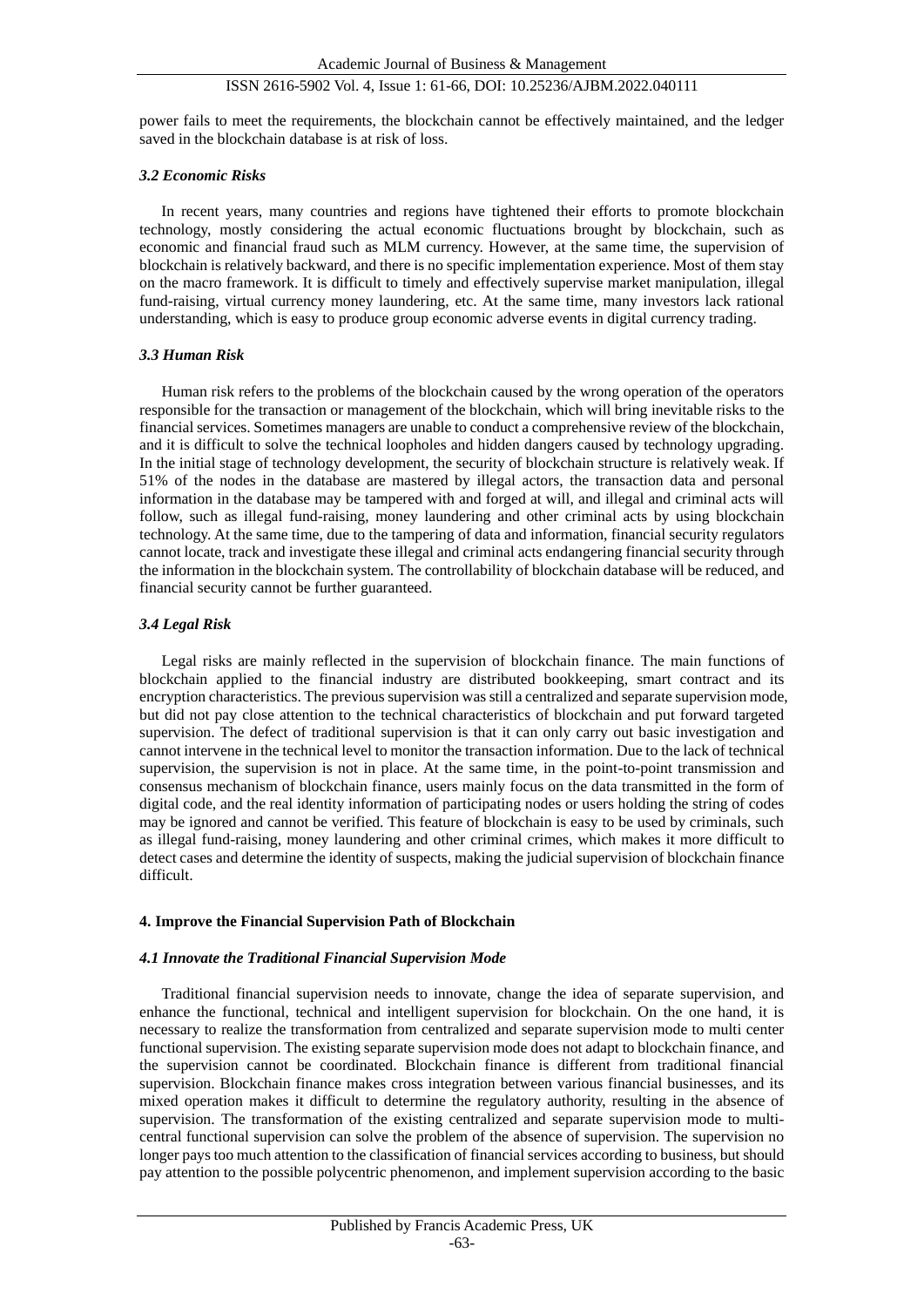functions of the business to avoid confusion or lack of supervision. On the other hand, technical supervision systems and measures should be added. Simply carrying out institutional supervision cannot avoid technical risks. Technical supervision should be used to deal with technical risks and solve the security problems brought by human risk to the block chain financial system. Therefore, we should accelerate the research and development of blockchain technology, add technical instructions to the blockchain financial system and implement intelligent supervision.

# *4.2 Establish Specialized Blockchain Financial Supervision*

Specialized supervision is an effective way to avoid financial risks of blockchain. Specialized blockchain financial supervision should adopt a combination of technical and legal supervision means according to the characteristics of blockchain finance. Blockchain finance lacks a centralized control system, adopts encrypted distributed accounting technology, weakens regional management, and has strong anonymity, making it difficult for transactions on the blockchain to be monitored. We can learn from the foreign "regulatory sandbox" model to conduct regulatory testing on China's blockchain. For example, we shall not promote technological innovation to the public without the approval of the legal regulatory authorities. This model enables the first mock exam of the chain chain financial service providers, and enables the regulators to monitor the service contents and related subjects, and to establish a more perfect supervision system according to the "sandbox model".

#### *4.3 Choice of Regulatory Strategy*

In order to regulate the regulation of blockchain finance and solve the above regulatory problems, we should first clarify the regulatory path and put forward targeted regulatory strategies. The deep integration of blockchain technology and the financial field may bring new changes to the financial field - different types of financial business innovation and cross integration between different fields. Therefore, blockchain financial supervision also needs to "suit the remedy to the case", which is the best way to make up for the weakness that the traditional supervision model cannot be well applied to blockchain finance. The disadvantages of centralized and separate supervision mode have been shown. For blockchain finance, innovative supervision mode should be adopted, such as more technical supervision to achieve breakthroughs in technology and prevent financial problems caused by technical risks; Adopt targeted specialized supervision system, clarify the supervision subject, and prevent the absence of supervision. Secondly, establish a reasonable supervision system to realize the effective integration of legal supervision and technical supervision, so that blockchain finance can be supervised within a relatively perfect supervision system, and effectively solve the problems among supervision objects, supervision subjects and supervision methods. For example, make targeted adjustments to the regulatory objects, implement professional supervision, and make it clear that in the case of mixed operation, a special regulatory body shall be established according to the proportion of business.

In order to realize the mutual cooperation between technical means and legal means, it is necessary to deeply integrate legal supervision and technical supervision from the aspects of basic legislation, supervision and law enforcement, industry law-abiding and financial justice. First, establish the legal status of blockchain finance and establish reasonable rules for market access, market operation and market exit. Secondly, set up a special functional department of blockchain financial supervision, improve the team quality and supervision ability, strengthen the pertinence and professionalism of supervision, clarify the boundaries of supervision functions and powers, and solve the confusion or absence of supervision subjects. Moreover, it is necessary to strengthen the industry self-discipline of blockchain financial institutions, promote the formation of industry self-discipline with special legal supervision, and promote the innovation of Technology Supervision in the industry. Finally, financial judicial supervision should pay attention to the technical characteristics of blockchain and improve the efficiency and final effectiveness of judicial supervision.

#### **5. Suggestions on the Development of Blockchain Finance**

Since the development of blockchain technology, it has also experienced several important breakthroughs. Today's world is in the explosive period of blockchain application. China and many international countries are formulating policies and plans to promote and reasonably control the rational development of blockchain technology. Internationally, a common agreement and general standard are being negotiated and formulated; In terms of domestic regulators, opportunities and risks go hand in hand, and blockchain pays more attention to its compliance in the process of development. In the future,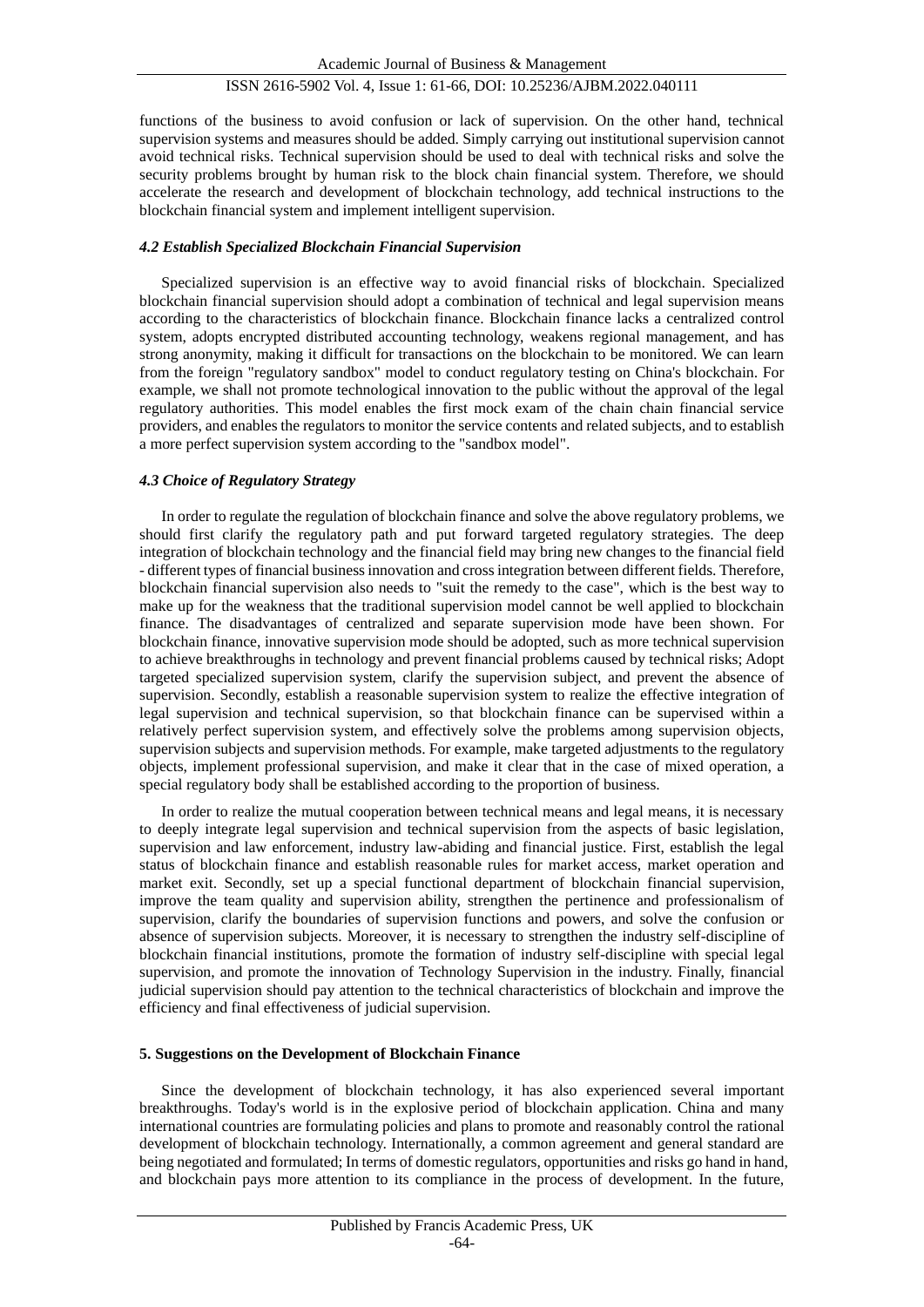blockchain will be applied in many industries, and new business models will continue to emerge. In order to better carry out its supervision, the following are some development suggestions.

#### *5.1 Strictly Crack Down on False Concept Speculation and Reasonably Supervise the Application of Electronic Cryptocurrency*

In recent years, the concept of blockchain has emerged one after another in China, in which there is no lack of fraud. China should verify, clarify and risk supervise the specialized companies or relevant departments of the company involved in relevant business, and inquire or even suspend the trading of hyped companies involved in fraud; At the same time, supervise the company to give reasonable risk warning to the blockchain, prohibit misleading investors, and take severe punishment measures to control their risks; At the same time, strictly supervise individuals and financial institutions engaged in token issuance and other activities, verify and return illegal trading places such as bitcoin, and reduce the market risk of digital currency.

#### *5.2 Promote the Systematization and Integrity of Blockchain Financial Supervision*

China's supervision and treatment of blockchain is still partial and temporary, and it is urgent to form an overall and systematic supervision system. In terms of standard setting, we should further promote international exchanges and cooperation on the basis of our own standards, learn advanced experience and lessons, and strengthen the fight against international illegal transactions in the process of integration; Under the current pattern of separate supervision, we should integrate the traditional blind areas of supervision and promote the effective implementation of rights and responsibilities; In terms of legal legislation and research, we will promote innovative attempts in the regulatory system, strengthen research and governance for new situations, new situations and new technologies, and effectively manage blind spots.

#### *5.3 Reasonably Promote Technological and Mode Innovation*

Technology is still the core vitality of blockchain finance. After strict control, we should strengthen its technological innovation and promote the R  $\&$ amp; D and application of core key technologies such as consensus mechanism, cryptography algorithm, cross chain technology and privacy protection; At the same time, we should also strengthen its model innovation, promote the cooperation between blockchain technology related enterprises and enterprise business departments and commercial banks and related enterprises, and innovate the blockchain financial service model.

#### *5.4 Carry out Talent Reserve and Tap Excellent Talents*

The development of blockchain technology is inseparable from excellent professionals. At the same time, it involves many disciplines, spanning both theory and practice, and puts forward further high requirements for talents. There is still a shortage of talents in the field of blockchain segmentation and related research in my country, and most of these talents are currently working in various third-party institutions that provide blockchain technology services. Enterprises and official institutions should be reasonably guided to cultivate and reserve professional and technical talents in this field, organically integrate academia and industry, and at the same time cultivate expert talents in marketing, credit, risk, etc., and focus on cultivating compound talents who understand both business and technology , in order to build the core competitiveness of technology and talents.

#### **References**

*[1] Fan Yunhui, Li Yaoxin. Taking Bitcoin as an example to discuss the legal supervision of digital currency [J]. Application of Law, 2014 (07): 48-52.*

*[2] Guo Ju'e, Chen Chen. Research on the innovation of supply chain finance development driven by blockchain technology [J]. Journal of Xi'an Jiaotong University (Social Science Edition), 2020, 40(03): 46-54.*

*[3] Li Mengbo. Analysis of the integration and development of financial technology with the application of blockchain in the securities market [J]. Science and Technology Economics Tribune, 2020, 28(18): 17-18.*

*[4] Shao Yu. Challenges of blockchain technology to financial supervision [J]. Journal of Shanghai*